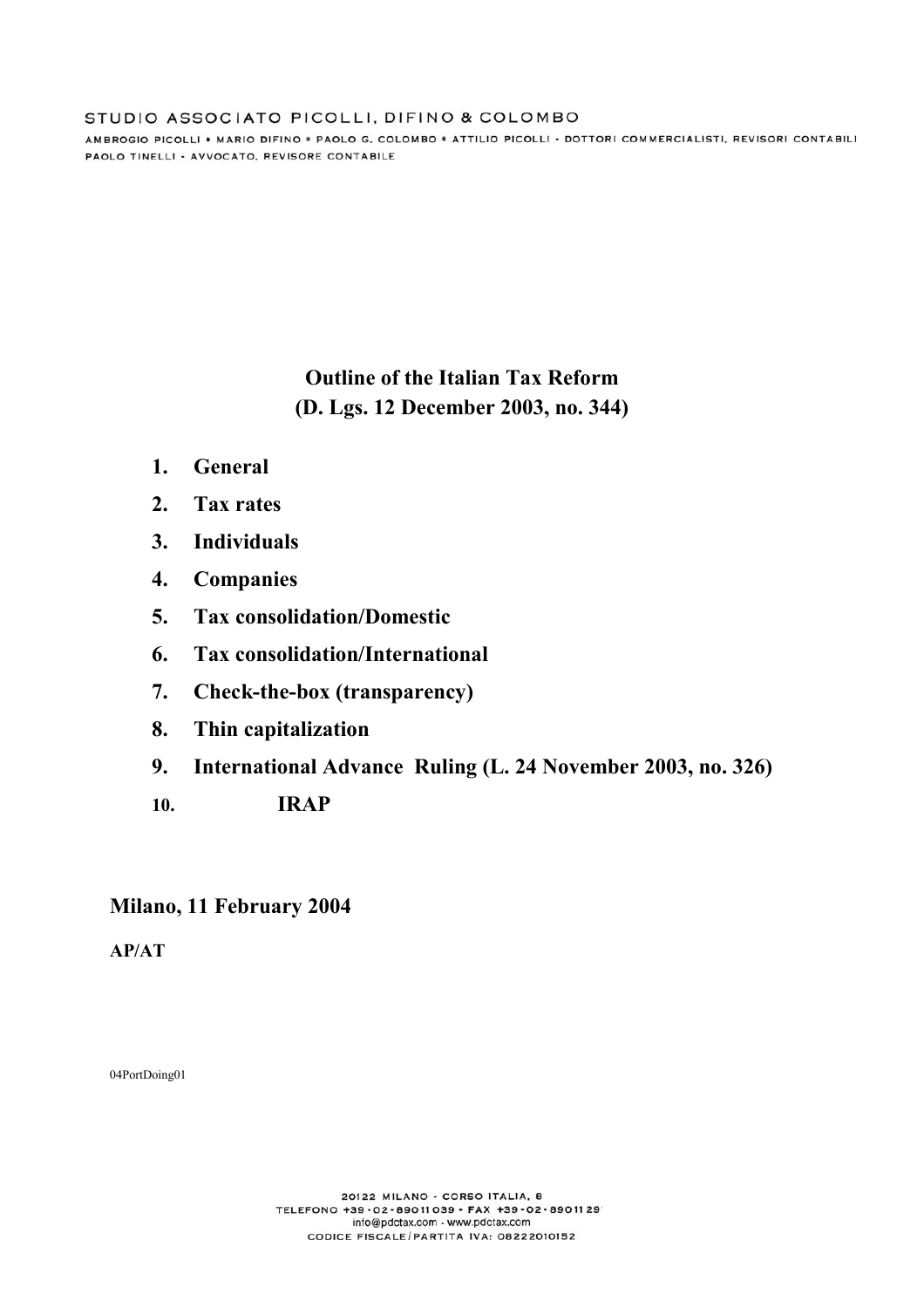### **1. General**

Objective: to achieve a more competitive tax system and harmonize it with the more efficient regimes of the other European Union Countries.

The framework for the tax reform was approved by the Government on 28 December 2001 and enacted as L. 7 April 2003, No. 80.

The Government implemented the tax reform effective the  $1<sup>st</sup>$  January 2004 by publishing D. Lgs. 12 December 2003, no. 344.

The following outline may allow to identify certain advantages and disadvantages from the reform and, accordingly, may drive the attention on particular tax planning aspects.

At present there are still several uncertainties for certain specific aspects. Implementing decrees are also to be issued by the Ministry of Finance. To provide guidance as to the application of the Tax Reform, in particular in respect of the newly introduced tax regimes, the Ministry of Finance is expected to issue detailed interpretations.

The new rules are effective from tax periods starting from January 1, 2004.

#### **2. Tax rates**

**Individuals**: IRE (*Imposta sul Reddito delle Persone fisiche* ) tax 23% up to € 100.000, 33% over € 100.000 (for 2003, IRPEF tax: 18%, 24%, 32%, 39%, 45%). Due to budget constraints current 2003 rates will be applied also for 2004.

**Companies**: IRES (*Imposta sul Reddito delle Società*) tax 33% (for 2003, IRPEG tax 34% and DIT-Dual Income Tax reduction, IRPEG tax 36% up to 2002). IRES 33% is confirmed applicable from 2004.

#### **3. Individuals**:

**Dividends from qualified participations (ownership over 2% for companies listed on the Stock Exchange, or over 20% for non listed companies)**: ordinary taxation at the 23% and 33% rates (2003 rates for 2004) on 40% of dividends, on a cash basis, with no dividends tax credit (for 2003 ordinary taxation with the dividends tax credit offsetting the distributing company IRPEG tax)

**Dividends from non qualified participations**: 12.5% final withholding tax (for 2003, 12.5% final withholding tax, or ordinary taxation with the dividends tax credit)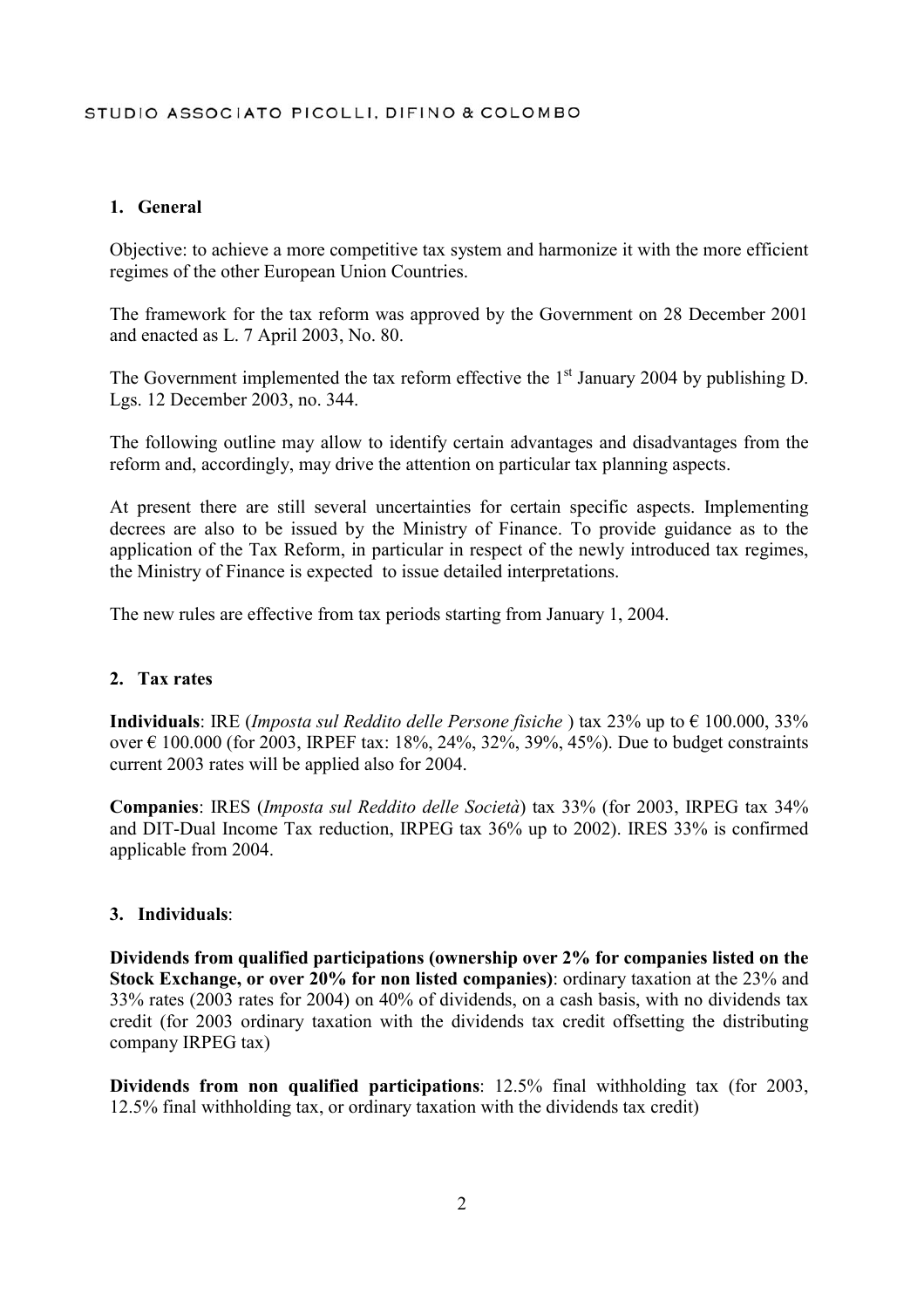**Participation exemption: (capital gains and capital losses on qualified participations, also from liquidation)**: ordinary taxation on 40% on the amount net of capital losses at the 23% and 33% rates (2003 rates for 2004) (for 2003, 27% on the amount net of similar capital losses, with four years losses carryforward)

**Participation exemption: (capital gains and capital losses on non qualified participations, also from liquidation)**: 12.5% on the amount net of capital losses; capital losses net amount is carried forward over four subsequent years (for 2003, no difference)

#### **4. Companies (SPA/SRL)**

**Dividends from qualified and non qualified participations**: ordinary taxation (at the 33% rates) on 5% of dividends received, with no dividends tax credit (for 2003, ordinary taxation with the dividends tax credit), both from any domestic and foreign participated companies. Dividends from low tax jurisdictions are fully subject to taxation unless advance ruling is obtained

**Participation exemption (capital gains, also from liquidation)**: not taxable if held for more than one year in operating companies (Real Estates companies do not qualify as operating companies) (for 2003, taxable by means of a substitute 19% tax if controlled or associated companies, or ordinary taxation over a maximum five years period if held for more than three financial years)

**Participation exemption (capital losses, also from liquidation)**: not deductible if same above conditions are met (for 2003, deductible)

**Participation exemption (recognition of devaluations)**: not deductible (for 2003, deductible under certain circumstances)

**Participation exemption (recognition of revaluations)**: not taxable (for 2003, no difference)

**Sale of business held for more than three years**: ordinary taxation at the 33% rates over a maximum five years period (for 2003, either 19% substitute taxation, or ordinary taxation over a maximum five years period)

**Merger losses**: no longer possible to recognize for tax purposes any merger loss (however prior tax regime is applicable on operations approved by the extraordinary shareholders meetings until the  $30<sup>th</sup>$  April 2004), nor to obtain tax deductibility on recognition of same merger loss by applying 19% substitute tax.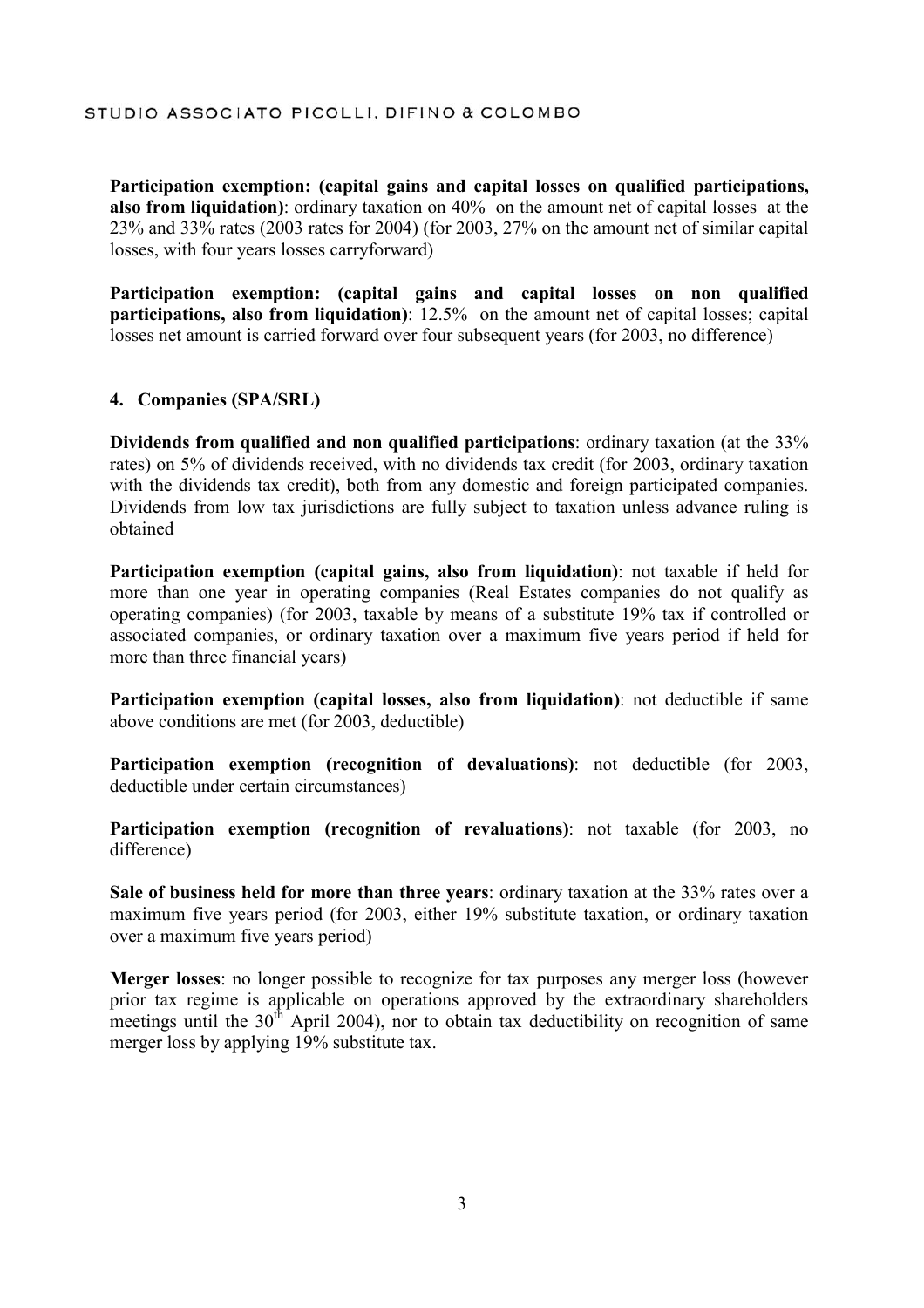### **5. Tax consolidation/Domestic**

New concept by which controlled companies and their parent company (only those selected) can elect to determine the taxable income on a consolidated basis (total amount of taxable profits and tax losses of each participating company). One single tax return will be filed by the parent company for the group.

Dividends between companies of the same tax group are fully tax exempt.

The election is for a three years period.

#### **6. Tax consolidation/International**

New concept by which all foreign controlled companies can be included in a consolidated tax return (total amount of taxable profits and tax losses of each participating company).

Tax credit for foreign income taxes paid in foreign countries are deductible based on percentage of ownership, on a company by company basis, with 5 years carry back and 5 years carry forward.

Dividends are fully tax exempt.

Financial statements must be audited, the election is for a five years period and an application to the Tax Authorities is required.

#### **7. Check-the-box (transparency)**

The consortium relief is a regime alternative to tax consolidation.

Resident limited liability companies (mainly SRL and SPA) if owned by limited liability companies are entitled to elect for transparency for income tax (IRES) purposes, if ownership is at least 10% but no more than 50% (the elections should be made for all shareholders).

As a result, the taxable income or loss of the transparent company will be imputed to each shareholder, irrespective of any distribution, in proportion to its participation in the company held. The company will be treated therefore as if it were a partnership. In particular, losses can be imputed to the extent of the relevant net equity attributable to each shareholder.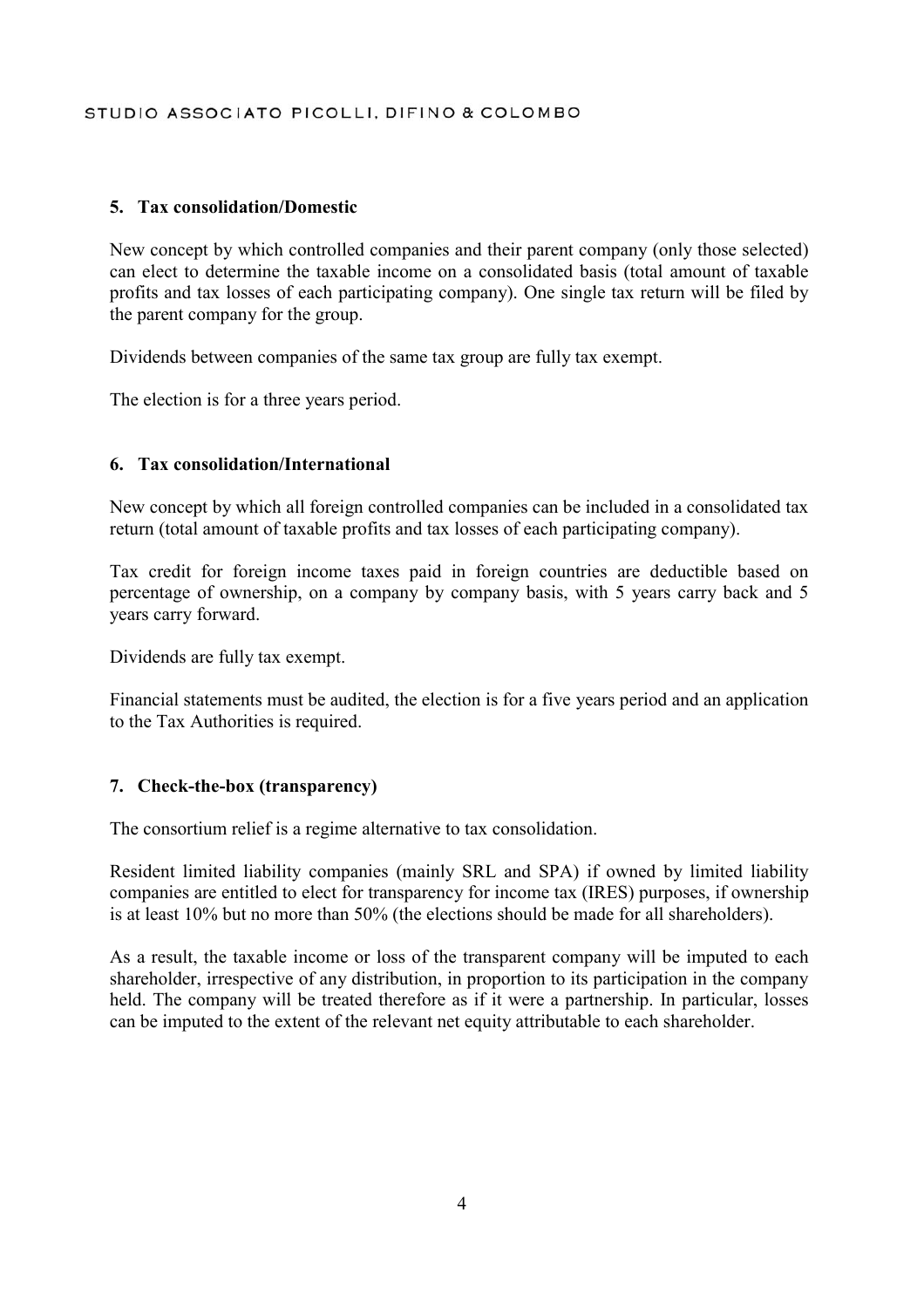If non-resident shareholders exist, the option may be exercised provided that they are not subject to withholding tax in Italy on the distributed profits, i.e. the non-resident shareholders are resident in the EU and therefore the EU parent-subsidiary directive applies.

Once exercised, the option for tax transparency is irrevocable for three fiscal years. The option must be communicated to Italian Tax Authorities and an implementing decree is to be issued by the Ministry of Finance in this respect.

The above regime is also applicable to SRL with an annual turnover lower than EUR 5,164,000 owned by owned by individuals in a number not exceeding 10.

#### **8. Thin capitalization**

New concept by which deduction of interest charges is limited in the case of:

- loans from or guaranteed by shareholders owning more than 25%: deductibility is limited to a certain extent based on a debt/equity ratio being 4:1 (5:1 for fiscal year 2004). Interest is deductible with no restriction only in the case that credit facility is granted based on the borrower own credit capacity.
- purchase of participations: interest charges are not deductible to the extent of the proportion between the participation book value less the participating company net equity and the total outstanding loans (companies participating into tax consolidation are not relevant);

# **9. International Advance Ruling (L. 24 November 2003, no. 326)**

Companies carrying out international activities are entitled to enter with Italian tax Authorities into an agreement in respect of:

- transfer prices
- interest
- dividends
- royalties

The agreement is binding for both parties for the fiscal year in which the agreement is entered and for the two following years.

The Italian Tax Authorities are supposed to promptly provide the foreign Tax Authorities involved with said agreement.